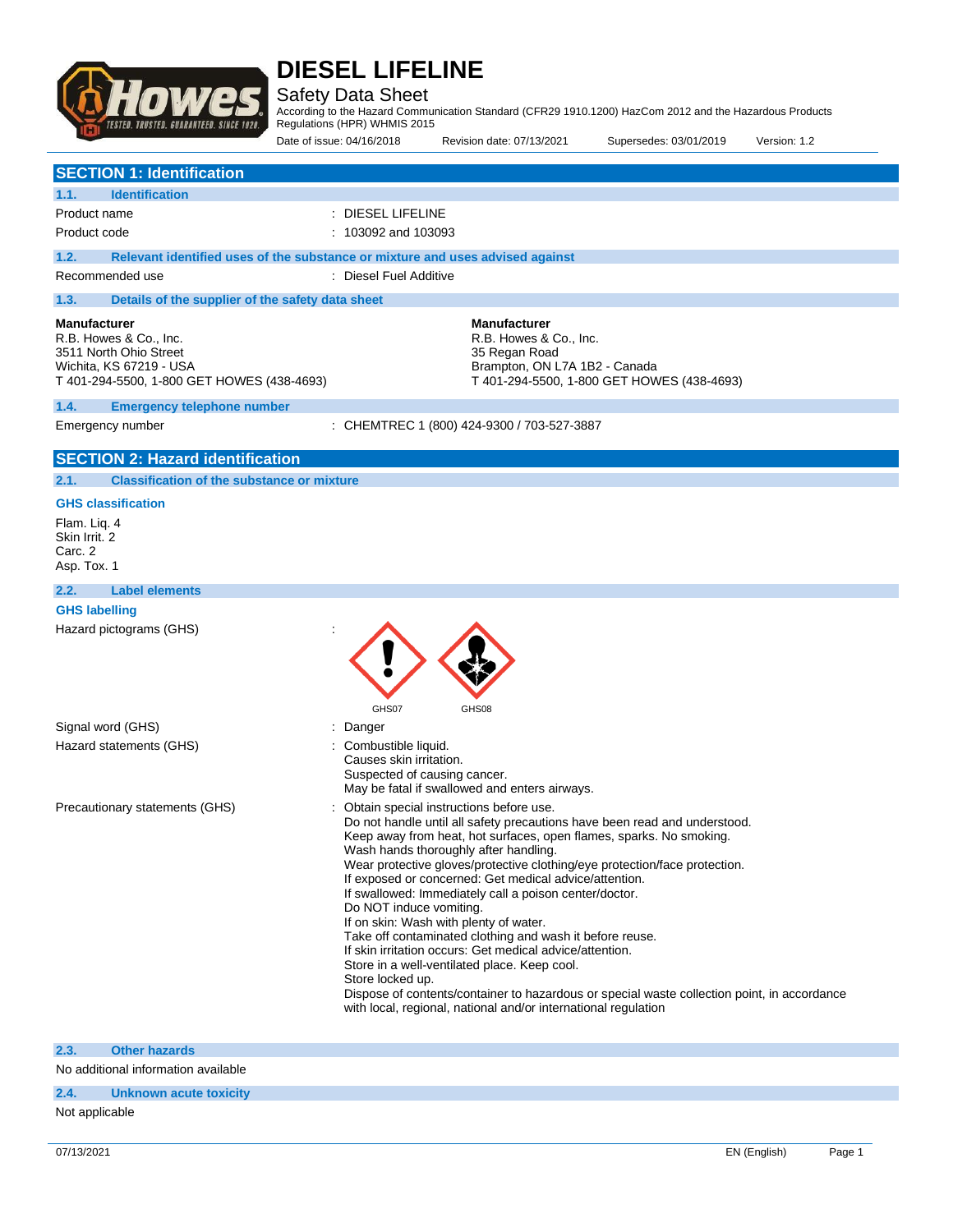Safety Data Sheet

According to the Hazard Communication Standard (CFR29 1910.1200) HazCom 2012 and the Hazardous Products Regulations (HPR) WHMIS 2015

### **SECTION 3: Composition/information on ingredients**

#### **3.1. Substances**

#### Not applicable

| 3.2.<br><b>Mixtures</b> |                           |               |
|-------------------------|---------------------------|---------------|
| <b>Name</b>             | <b>Product identifier</b> | $\frac{9}{6}$ |
| Organic Solvent         | <b>Trade Secret</b>       | $15 - 40$     |
| Petroleum Distillates 1 | <b>Trade Secret</b>       | $10 - 30$     |
| Petroleum Distillates 2 | <b>Trade Secret</b>       | $10 - 30$     |
| Petroleum Distillates 3 | <b>Trade Secret</b>       | $10 - 30$     |
| Aromatic Hydrocarbon    | <b>Trade Secret</b>       | $1 - 5$       |

**\*The exact chemical identity and/or exact percentages (concentration) of each ingredient has been held as confidential business information (CBI). Refer to Section 15 for additional information regarding this CBI claim.**

| <b>SECTION 4: First aid measures</b>                                |                                                                                                                                                                                                 |
|---------------------------------------------------------------------|-------------------------------------------------------------------------------------------------------------------------------------------------------------------------------------------------|
| <b>Description of first aid measures</b><br>4.1.                    |                                                                                                                                                                                                 |
| First-aid measures after inhalation                                 | : If breathing is difficult, remove victim to fresh air and keep at rest in a position comfortable for<br>breathing. Get medical advice/attention if you feel unwell.                           |
| First-aid measures after skin contact                               | : IF ON SKIN: Wash with plenty of water. Take off contaminated clothing and wash it before<br>reuse. If skin irritation occurs: Get medical advice/attention.                                   |
| First-aid measures after eye contact                                | : IF IN EYES: Rinse cautiously with water for several minutes. Remove contact lenses, if present<br>and easy to do. Continue rinsing. If eye irritation persists: Get medical advice/attention. |
| First-aid measures after ingestion                                  | : IF SWALLOWED: Immediately call a POISON CENTER/doctor. Do NOT induce vomiting.<br>Never give anything by mouth to an unconscious person.                                                      |
| 4.2.<br>Most important symptoms and effects, both acute and delayed |                                                                                                                                                                                                 |
| Symptoms/effects after inhalation                                   | : May cause irritation to the respiratory tract.                                                                                                                                                |
| Symptoms/effects after skin contact                                 | : Causes skin irritation. Symptoms may include redness, drying, defatting and cracking of the<br>skin.                                                                                          |
| Symptoms/effects after eye contact                                  | : May cause eye irritation. Symptoms may include discomfort or pain, excess blinking and tear<br>production, with possible redness and swelling.                                                |
| Symptoms/effects after ingestion                                    | : May be fatal if swallowed and enters airways. May cause gastrointestinal irritation, nausea,<br>vomiting and diarrhea. May result in aspiration into the lungs, causing chemical pneumonia.   |

**4.3. Indication of any immediate medical attention and special treatment needed**

Symptoms may be delayed. In case of accident or if you feel unwell, seek medical advice immediately (show the label where possible).

|             | <b>SECTION 5: Firefighting measures</b>                                                     |                                                                                                                                                                                |  |
|-------------|---------------------------------------------------------------------------------------------|--------------------------------------------------------------------------------------------------------------------------------------------------------------------------------|--|
| 5.1.        | <b>Extinguishing media</b>                                                                  |                                                                                                                                                                                |  |
|             | : Use extinguishing media appropriate for surrounding fire.<br>Suitable extinguishing media |                                                                                                                                                                                |  |
|             | Unsuitable extinguishing media                                                              | : Do not use water jet.                                                                                                                                                        |  |
| 5.2.        | Special hazards arising from the substance or mixture                                       |                                                                                                                                                                                |  |
| Fire hazard |                                                                                             | : Combustible liquid. Products of combustion may include, and are not limited to: oxides of<br>carbon.                                                                         |  |
| Reactivity  |                                                                                             | : No dangerous reactions known under normal conditions of use.                                                                                                                 |  |
| 5.3.        | <b>Advice for firefighters</b>                                                              |                                                                                                                                                                                |  |
|             | Protection during firefighting                                                              | : Keep upwind of fire. Wear full fire fighting turn-out gear (full Bunker gear) and respiratory<br>protection (SCBA). Cool closed containers exposed to fire with water spray. |  |

| <b>SECTION 6: Accidental release measures</b> |                                                                     |                                                                                                                                                                                                                                                                                                            |
|-----------------------------------------------|---------------------------------------------------------------------|------------------------------------------------------------------------------------------------------------------------------------------------------------------------------------------------------------------------------------------------------------------------------------------------------------|
| 6.1.                                          | Personal precautions, protective equipment and emergency procedures |                                                                                                                                                                                                                                                                                                            |
|                                               | General measures<br>÷                                               | Use personal protection recommended in Section 8. Isolate the hazard area and deny entry to<br>unnecessary and unprotected personnel. Use special care to avoid static electric charges.<br>Eliminate sources of ignition. Use only non-sparking tools. Spilled material may present a<br>slipping hazard. |
| 6.1.1.                                        | For non-emergency personnel<br>No additional information available  |                                                                                                                                                                                                                                                                                                            |
|                                               |                                                                     |                                                                                                                                                                                                                                                                                                            |

### **6.1.2. For emergency responders**

No additional information available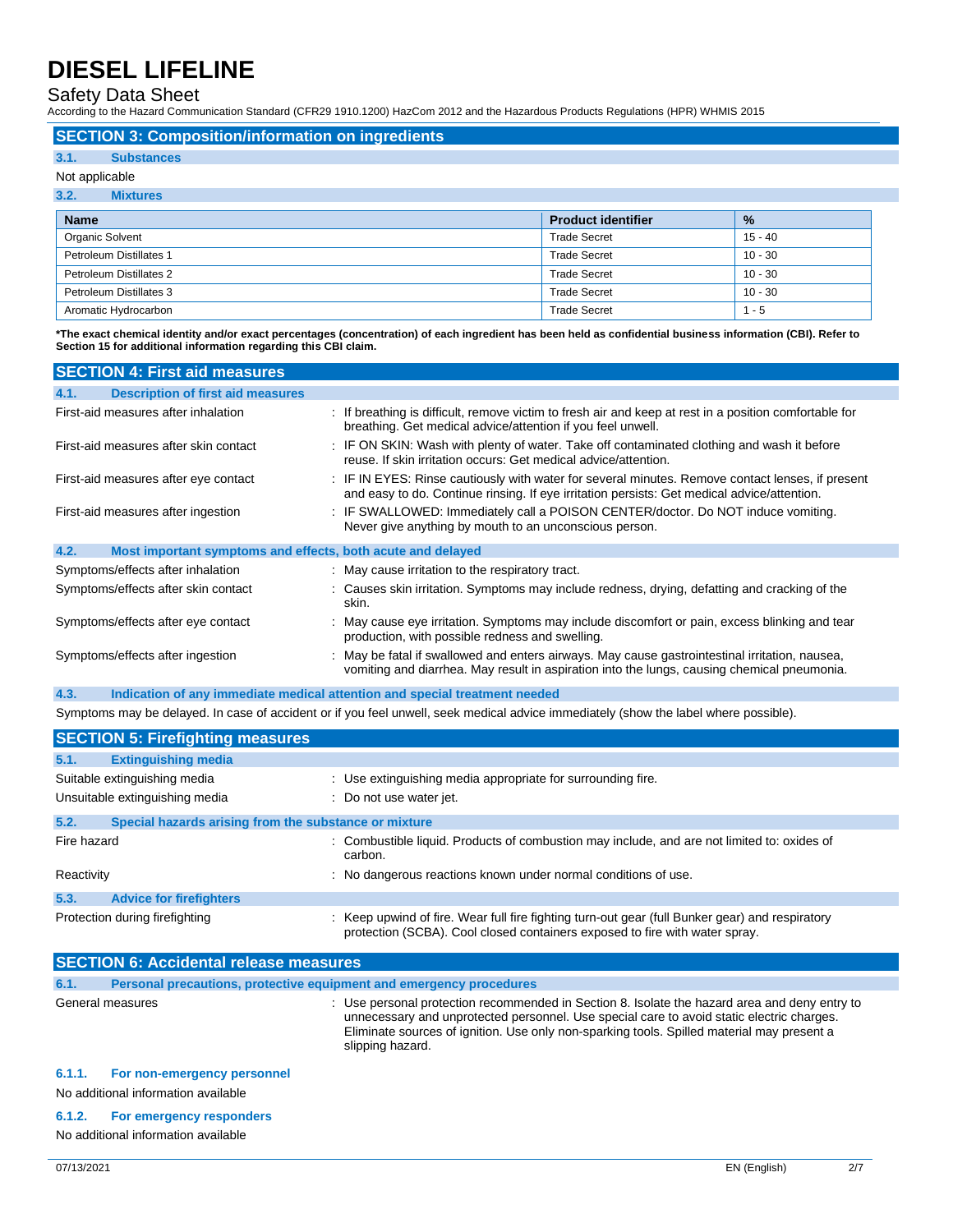## Safety Data Sheet

According to the Hazard Communication Standard (CFR29 1910.1200) HazCom 2012 and the Hazardous Products Regulations (HPR) WHMIS 2015

| 6.2.            | <b>Environmental precautions</b>                                                    |                                                                                                                                                                                                                                               |  |
|-----------------|-------------------------------------------------------------------------------------|-----------------------------------------------------------------------------------------------------------------------------------------------------------------------------------------------------------------------------------------------|--|
|                 | Prevent entry to sewers and public waters.                                          |                                                                                                                                                                                                                                               |  |
| 6.3.            | Methods and material for containment and cleaning up                                |                                                                                                                                                                                                                                               |  |
| For containment |                                                                                     | : Absorb and/or contain spill with inert material (sand, vermiculite or other appropriate material),<br>then place in suitable container. Do not flush into surface water or sewer system. Wear<br>recommended personal protective equipment. |  |
|                 | Methods for cleaning up                                                             | : Sweep or shovel spills into appropriate container for disposal. Provide ventilation.                                                                                                                                                        |  |
| 6.4.            | <b>Reference to other sections</b>                                                  |                                                                                                                                                                                                                                               |  |
|                 | For further information refer to section 8: "Exposure controls/personal protection" |                                                                                                                                                                                                                                               |  |

| <b>SECTION 7: Handling and storage</b>       |                                                                                                                                                                                                                                                                                                                                                                                                                                                           |
|----------------------------------------------|-----------------------------------------------------------------------------------------------------------------------------------------------------------------------------------------------------------------------------------------------------------------------------------------------------------------------------------------------------------------------------------------------------------------------------------------------------------|
| <b>Precautions for safe handling</b><br>7.1. |                                                                                                                                                                                                                                                                                                                                                                                                                                                           |
| Precautions for safe handling                | : Obtain special instructions before use. Do not handle until all safety precautions have been<br>read and understood. Keep away from heat, hot surfaces, sparks, open flames and other<br>ignition sources. No smoking. Avoid contact with skin, eyes and clothing. Avoid breathing<br>dust/fume/gas/mist/vapours/spray. Do not swallow. Handle and open container with care. When<br>using do not eat, drink or smoke. Handle in well-ventilated areas. |
| Hygiene measures                             | : Wash contaminated clothing before reuse. Wash hands, forearms and face thoroughly after<br>handling.                                                                                                                                                                                                                                                                                                                                                    |
| 7.2.                                         | Conditions for safe storage, including any incompatibilities                                                                                                                                                                                                                                                                                                                                                                                              |
| Technical measures                           | : Proper grounding procedures to avoid static electricity should be followed.                                                                                                                                                                                                                                                                                                                                                                             |
| Storage conditions                           | : Keep out of the reach of children. Keep container tightly closed. Store locked up. Store in a<br>well-ventilated place. Keep cool.                                                                                                                                                                                                                                                                                                                      |

### **SECTION 8: Exposure controls/personal protection**

### **8.1. Control parameters**

| <b>Organic Solvent</b>         |                                       |                                                                                                                                            |  |
|--------------------------------|---------------------------------------|--------------------------------------------------------------------------------------------------------------------------------------------|--|
| <b>ACGIH</b>                   | ACGIH TWA (ppm)                       | $100$ ppm                                                                                                                                  |  |
| <b>ACGIH</b>                   | ACGIH STEL (ppm)                      | 150 ppm                                                                                                                                    |  |
| <b>OSHA</b>                    | OSHA PEL (TWA) (mg/m <sup>3</sup> )   | $600$ mg/m <sup>3</sup>                                                                                                                    |  |
| <b>OSHA</b>                    | OSHA PEL (TWA) (ppm)                  | 100 ppm                                                                                                                                    |  |
| <b>OSHA</b>                    | Limit value category (OSHA)           | prevent or reduce skin absorption                                                                                                          |  |
| <b>IDLH</b>                    | US IDLH (ppm)                         | 600 ppm                                                                                                                                    |  |
| <b>NIOSH</b>                   | NIOSH REL (TWA) (mg/m <sup>3</sup> )  | $600$ mg/m <sup>3</sup>                                                                                                                    |  |
| <b>NIOSH</b>                   | NIOSH REL (TWA) (ppm)                 | $100$ ppm                                                                                                                                  |  |
| <b>NIOSH</b>                   | NIOSH REL (STEL) (mg/m <sup>3</sup> ) | 900 mg/m $3$                                                                                                                               |  |
| <b>NIOSH</b>                   | NIOSH REL (STEL) (ppm)                | $150$ ppm                                                                                                                                  |  |
| <b>NIOSH</b>                   | US-NIOSH chemical category            | Potential for dermal absorption                                                                                                            |  |
|                                | <b>Petroleum Distillates 1</b>        |                                                                                                                                            |  |
|                                |                                       |                                                                                                                                            |  |
| <b>ACGIH</b>                   | ACGIH TWA (mg/m <sup>3</sup> )        | 200 mg/m <sup>3</sup> (application restricted to conditions in<br>which there are negligible aerosol exposures-total<br>hydrocarbon vapor) |  |
| <b>NIOSH</b>                   | NIOSH REL (TWA) (mg/m <sup>3</sup> )  | 100 mg/m $3$                                                                                                                               |  |
| <b>Petroleum Distillates 2</b> |                                       |                                                                                                                                            |  |
| Not applicable                 |                                       |                                                                                                                                            |  |
| <b>Petroleum Distillates 3</b> |                                       |                                                                                                                                            |  |
| Not applicable                 |                                       |                                                                                                                                            |  |
| <b>Aromatic Hydrocarbon</b>    |                                       |                                                                                                                                            |  |
| <b>ACGIH</b>                   | ACGIH TWA (ppm)                       | 10 ppm                                                                                                                                     |  |
| <b>OSHA</b>                    | OSHA PEL (TWA) (mg/m <sup>3</sup> )   | $50 \text{ mg/m}^3$                                                                                                                        |  |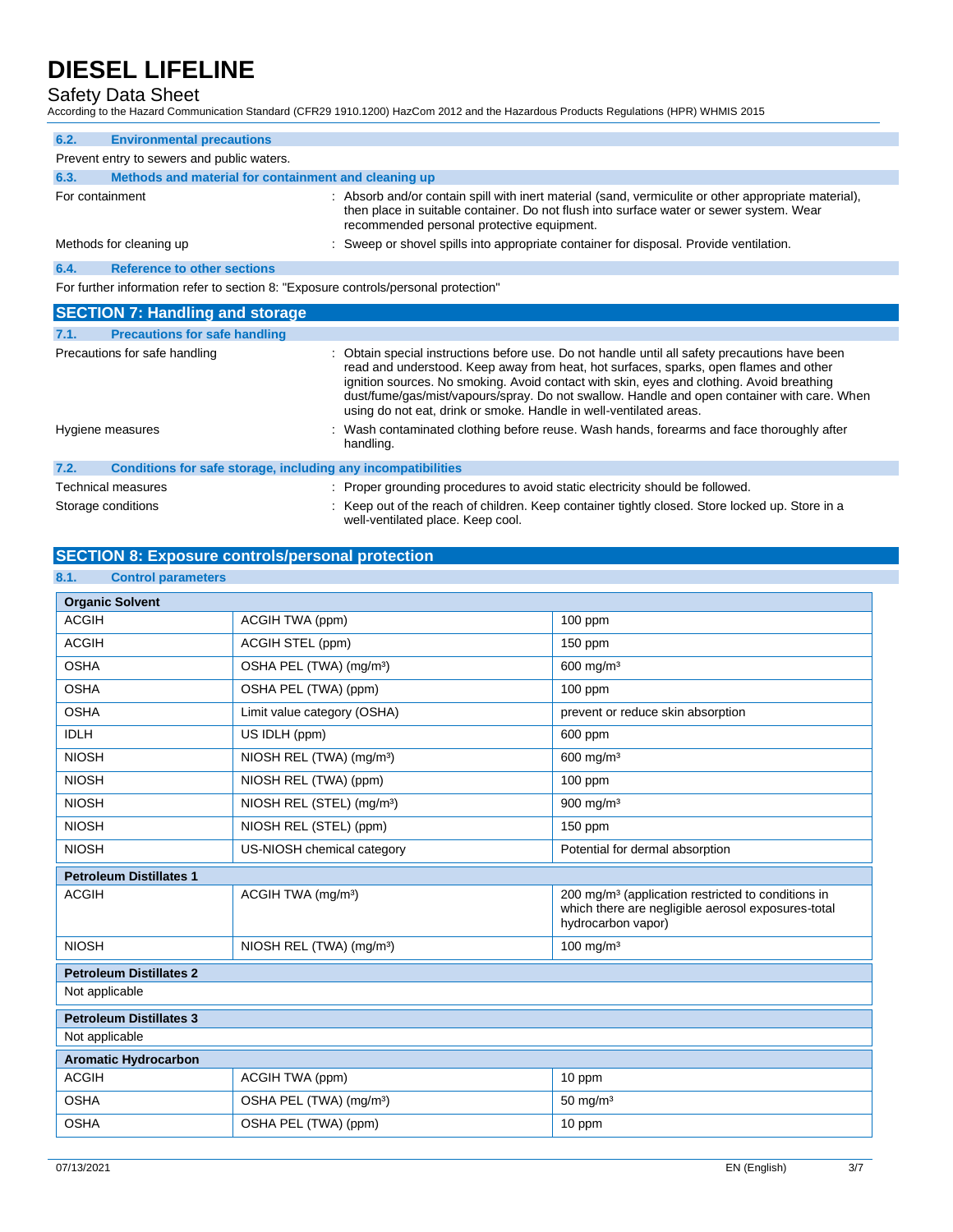# Safety Data Sheet

According to the Hazard Communication Standard (CFR29 1910.1200) HazCom 2012 and the Hazardous Products Regulations (HPR) WHMIS 2015

| <b>Aromatic Hydrocarbon</b> |                                       |                     |
|-----------------------------|---------------------------------------|---------------------|
| <b>IDLH</b>                 | US IDLH (ppm)                         | $250$ ppm           |
| <b>NIOSH</b>                | NIOSH REL (TWA) (mg/m <sup>3</sup> )  | $50 \text{ mg/m}^3$ |
| <b>NIOSH</b>                | NIOSH REL (TWA) (ppm)                 | 10 ppm              |
| <b>NIOSH</b>                | NIOSH REL (STEL) (mg/m <sup>3</sup> ) | $75 \text{ mg/m}^3$ |
| <b>NIOSH</b>                | NIOSH REL (STEL) (ppm)                | 15 ppm              |

### **8.2. Exposure controls**

| Appropriate engineering controls | : Ensure good ventilation of the work station.                                                                                                                                                                                                   |
|----------------------------------|--------------------------------------------------------------------------------------------------------------------------------------------------------------------------------------------------------------------------------------------------|
| Hand protection                  | : Wear suitable gloves resistant to chemical penetration.                                                                                                                                                                                        |
| Eye protection                   | : Safety glasses or goggles are recommended when using product.                                                                                                                                                                                  |
| Skin and body protection         | : Wear suitable protective clothing.                                                                                                                                                                                                             |
| Respiratory protection           | : In case of insufficient ventilation, wear suitable respiratory equipment. Respirator selection<br>must be based on known or anticipated exposure levels, the hazards of the product and the<br>safe working limits of the selected respirator. |
| Environmental exposure controls  | : Avoid release to the environment.                                                                                                                                                                                                              |
| Other information                | Handle in accordance with good industrial hygiene and safety procedures. Do not eat, drink or<br>smoke when using this product.                                                                                                                  |

# **SECTION 9: Physical and chemical properties**

| Information on basic physical and chemical properties<br>9.1. |                                                         |  |
|---------------------------------------------------------------|---------------------------------------------------------|--|
| Physical state                                                | $:$ Liquid                                              |  |
| Appearance                                                    | No data available                                       |  |
| Colour                                                        | Clear                                                   |  |
| Odour                                                         | <b>Distinctive</b>                                      |  |
| Odour threshold                                               | No data available                                       |  |
| pH                                                            | No data available                                       |  |
| Melting point                                                 | No data available                                       |  |
| Freezing point                                                | No data available                                       |  |
| Boiling point                                                 | : 179.4 °C IBP (354.92°F), FBP 294°C (561.2°F) ASTM D86 |  |
| Flash point                                                   | $: \geq 66$ °C (151 °F) [Closed cup]                    |  |
| Relative evaporation rate (butylacetate=1)                    | No data available                                       |  |
| Flammability (solid, gas)                                     | Combustible liquid                                      |  |
| Vapour pressure                                               | No data available                                       |  |
| Relative vapour density at 20 °C                              | No data available                                       |  |
| Relative density                                              | 26.88 @ 60°F ASTM D4052                                 |  |
| Solubility                                                    | Water: insoluble in water                               |  |
| Partition coefficient n-octanol/water                         | No data available                                       |  |
| Auto-ignition temperature                                     | No data available                                       |  |
| Decomposition temperature                                     | : No data available                                     |  |
| Viscosity, kinematic                                          | : 1.805 cSt @ 40°C (104°F)                              |  |
| Viscosity, dynamic                                            | No data available                                       |  |
| <b>Explosive limits</b>                                       | No data available                                       |  |
| Explosive properties                                          | No data available                                       |  |
| Oxidising properties                                          | No data available                                       |  |
|                                                               |                                                         |  |

**9.2. Other information**

No additional information available

# **SECTION 10: Stability and reactivity**

**10.1. Reactivity**

No dangerous reactions known under normal conditions of use.

### **10.2. Chemical stability**

May form flammable/explosive vapour-air mixture. Stable under normal conditions.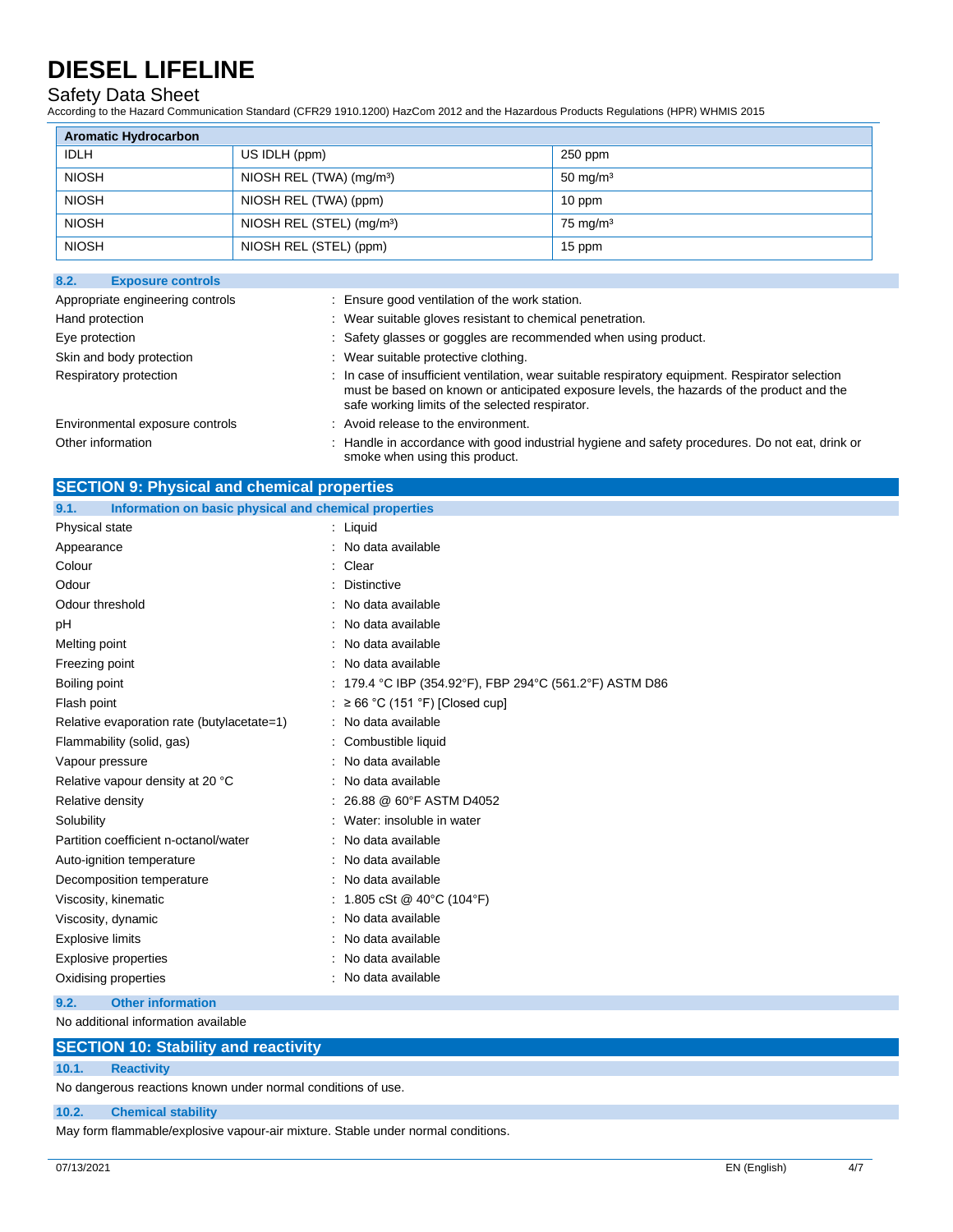## Safety Data Sheet

According to the Hazard Communication Standard (CFR29 1910.1200) HazCom 2012 and the Hazardous Products Regulations (HPR) WHMIS 2015

| <b>Possibility of hazardous reactions</b><br>10.3.                                  |                                              |  |
|-------------------------------------------------------------------------------------|----------------------------------------------|--|
| No dangerous reactions known under normal conditions of use.                        |                                              |  |
| 10.4.<br><b>Conditions to avoid</b>                                                 |                                              |  |
| Heat. Sources of ignition. Incompatible materials.                                  |                                              |  |
| 10.5.<br><b>Incompatible materials</b>                                              |                                              |  |
| Strong oxidizers.                                                                   |                                              |  |
| 10.6.<br><b>Hazardous decomposition products</b>                                    |                                              |  |
| May release flammable gases. May include, and are not limited to: oxides of carbon. |                                              |  |
| <b>SECTION 11: Toxicological information</b>                                        |                                              |  |
| 11.1.<br>Information on toxicological effects                                       |                                              |  |
| Acute toxicity                                                                      | : Not classified.                            |  |
|                                                                                     |                                              |  |
| <b>Organic Solvent</b>                                                              |                                              |  |
| LD50 oral rat                                                                       | 5.35 g/kg                                    |  |
| LD50 dermal rabbit                                                                  | 9500 mg/kg                                   |  |
| <b>Petroleum Distillates 1</b>                                                      |                                              |  |
| LD50 oral rat                                                                       | > 5000 mg/kg                                 |  |
| LD50 dermal rabbit                                                                  | > 2000 mg/kg                                 |  |
| LC50 inhalation rat                                                                 | > 5.28 mg/l/4h                               |  |
| <b>Petroleum Distillates 2</b>                                                      |                                              |  |
| LD50 oral rat                                                                       | > 5000 mg/kg                                 |  |
| LD50 dermal rabbit                                                                  | > 2000 mg/kg                                 |  |
| LC50 inhalation rat                                                                 | 2180 mg/m <sup>3</sup> (Exposure time: 4 h)  |  |
| <b>Petroleum Distillates 3</b>                                                      |                                              |  |
| LD50 oral rat                                                                       | > 5000 mg/kg                                 |  |
| LD50 dermal rabbit                                                                  | $> 2$ ml/kg                                  |  |
| LC50 inhalation rat                                                                 | > 590 mg/m <sup>3</sup> (Exposure time: 4 h) |  |
| <b>Aromatic Hydrocarbon</b>                                                         |                                              |  |
| LD50 oral rat                                                                       | 1110 mg/kg                                   |  |
| LD50 dermal rabbit                                                                  | 1120 mg/kg                                   |  |
| LC50 inhalation rat                                                                 | > 340 mg/m <sup>3</sup> (Exposure time: 1 h) |  |

| Skin corrosion/irritation         | : Causes skin irritation.      |
|-----------------------------------|--------------------------------|
| Serious eye damage/irritation     | : Not classified.              |
| Respiratory or skin sensitisation | : Not classified.              |
| Germ cell mutagenicity            | : Not classified.              |
| Carcinogenicity                   | : Suspected of causing cancer. |

| <b>Aromatic Hydrocarbon</b>                     |                                                                                                                                                  |
|-------------------------------------------------|--------------------------------------------------------------------------------------------------------------------------------------------------|
| IARC group                                      | 2B - Possibly carcinogenic to humans                                                                                                             |
| National Toxicology Program (NTP) Status        | Evidence of Carcinogenicity, Reasonably anticipated to be Human Carcinogen                                                                       |
| In OSHA Hazard Communication Carcinogen<br>list | Yes                                                                                                                                              |
| Reproductive toxicity                           | : Not classified.                                                                                                                                |
| STOT-single exposure                            | : Not classified.                                                                                                                                |
| STOT-repeated exposure                          | : Not classified.                                                                                                                                |
| Aspiration hazard                               | : May be fatal if swallowed and enters airways.                                                                                                  |
| Symptoms/effects after inhalation               | : May cause irritation to the respiratory tract.                                                                                                 |
| Symptoms/effects after skin contact             | : Causes skin irritation. Symptoms may include redness, drying, defatting and cracking of the<br>skin.                                           |
| Symptoms/effects after eye contact              | : May cause eye irritation. Symptoms may include discomfort or pain, excess blinking and tear<br>production, with possible redness and swelling. |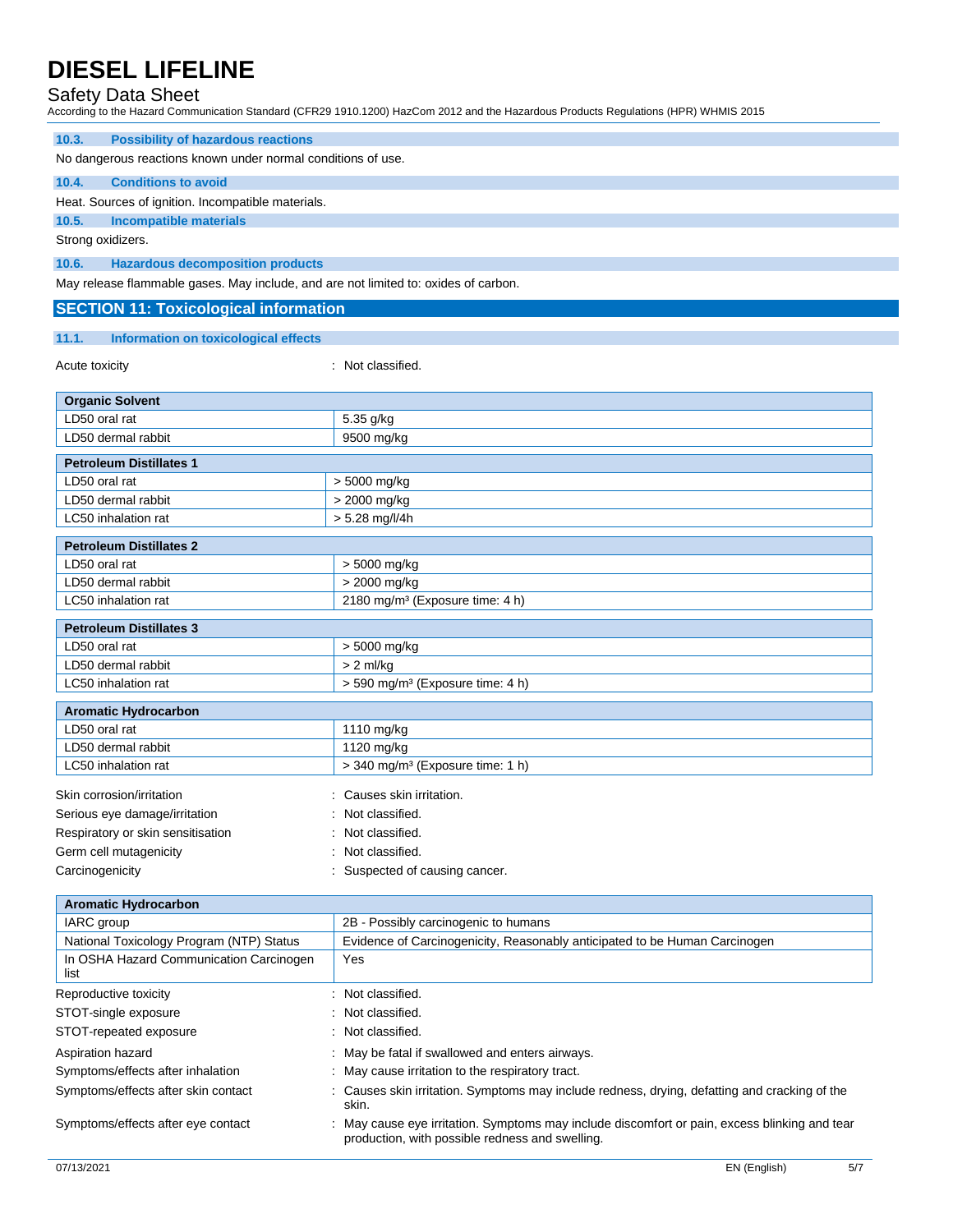## Safety Data Sheet

According to the Hazard Communication Standard (CFR29 1910.1200) HazCom 2012 and the Hazardous Products Regulations (HPR) WHMIS 2015

| Symptoms/effects after ingestion | : May be fatal if swallowed and enters airways. May cause gastrointestinal irritation, nausea,<br>vomiting and diarrhea. May result in aspiration into the lungs, causing chemical pneumonia. |  |
|----------------------------------|-----------------------------------------------------------------------------------------------------------------------------------------------------------------------------------------------|--|
| Other information                | . Likely routes of exposure: ingestion, inhalation, skin and eye.                                                                                                                             |  |

| <b>SECTION 12: Ecological information</b> |                                                                                      |
|-------------------------------------------|--------------------------------------------------------------------------------------|
| 12.1.<br><b>Toxicity</b>                  |                                                                                      |
| Ecology - general                         | : May cause long-term adverse effects in the aquatic environment.                    |
| <b>Organic Solvent</b>                    |                                                                                      |
| LC50 fish 1                               | > 10000 mg/l (Exposure time: 96 h - Species: Pimephales promelas [static])           |
| EC50 Daphnia 1                            | 1919 mg/l (Exposure time: 48 h - Species: Daphnia magna)                             |
| <b>Petroleum Distillates 2</b>            |                                                                                      |
| LC50 fish 1                               | > 5000 mg/l (Exposure time: 96 h - Species: Oncorhynchus mykiss)                     |
| EC50 Daphnia 1                            | > 1000 mg/l (Exposure time: 48 h - Species: Daphnia magna)                           |
| <b>Petroleum Distillates 3</b>            |                                                                                      |
| LC50 fish 1                               | 19 mg/l (Exposure time: 96 h - Species: Pimephales promelas [static])                |
| EC50 Daphnia 1                            | 0.95 mg/l (Exposure time: 48 h - Species: Daphnia magna)                             |
| LC50 fish 2                               | 2.34 mg/l (Exposure time: 96 h - Species: Oncorhynchus mykiss)                       |
| <b>Aromatic Hydrocarbon</b>               |                                                                                      |
| LC50 fish 1                               | 5.74 - 6.44 mg/l (Exposure time: 96 h - Species: Pimephales promelas [flow-through]) |
| EC50 Daphnia 1                            | 2.16 mg/l (Exposure time: 48 h - Species: Daphnia magna)                             |
| LC50 fish 2                               | 1.6 mg/l (Exposure time: 96 h - Species: Oncorhynchus mykiss [flow-through])         |
| EC50 Daphnia 2                            | 1.96 mg/l (Exposure time: 48 h - Species: Daphnia magna [Flow through])              |
|                                           |                                                                                      |

### **12.2. Persistence and degradability**

#### **DIESEL LIFELINE** Persistence and degradability Not established

| Persistence and degradability             | Not established.            |
|-------------------------------------------|-----------------------------|
| <b>Bioaccumulative potential</b><br>12.3. |                             |
| <b>DIESEL LIFELINE</b>                    |                             |
| Bioaccumulative potential                 | Not established.            |
| <b>Organic Solvent</b>                    |                             |
| Partition coefficient n-octanol/water     | -0.064 (at 20 $^{\circ}$ C) |
| <b>Petroleum Distillates 3</b>            |                             |
| BCF fish 1                                | $61 - 159$                  |
| Partition coefficient n-octanol/water     | $2.9 - 6.1$                 |
| <b>Aromatic Hydrocarbon</b>               |                             |
| BCF fish 1                                | $30 - 430$                  |
| Partition coefficient n-octanol/water     | 3.6                         |

### **12.4. Mobility in soil**

No additional information available

| 12.5. | Other adverse effects                        |                         |
|-------|----------------------------------------------|-------------------------|
|       | <b>Aromatic Hydrocarbon</b>                  |                         |
|       | 1990 Hazardous Air Pollutant (Clean Air Act) | Yes                     |
|       | Other information                            | No other effects known. |

| <b>SECTION 13: Disposal considerations</b> |                                                                                                                                                                |  |
|--------------------------------------------|----------------------------------------------------------------------------------------------------------------------------------------------------------------|--|
| 13.1.<br><b>Waste treatment methods</b>    |                                                                                                                                                                |  |
| Product/Packaging disposal recommendations | Dispose of contents/container to hazardous or special waste collection point, in accordance<br>with local, regional, national and/or international regulation. |  |
| Additional information                     | : Handle empty containers with care because residual vapours are flammable.                                                                                    |  |